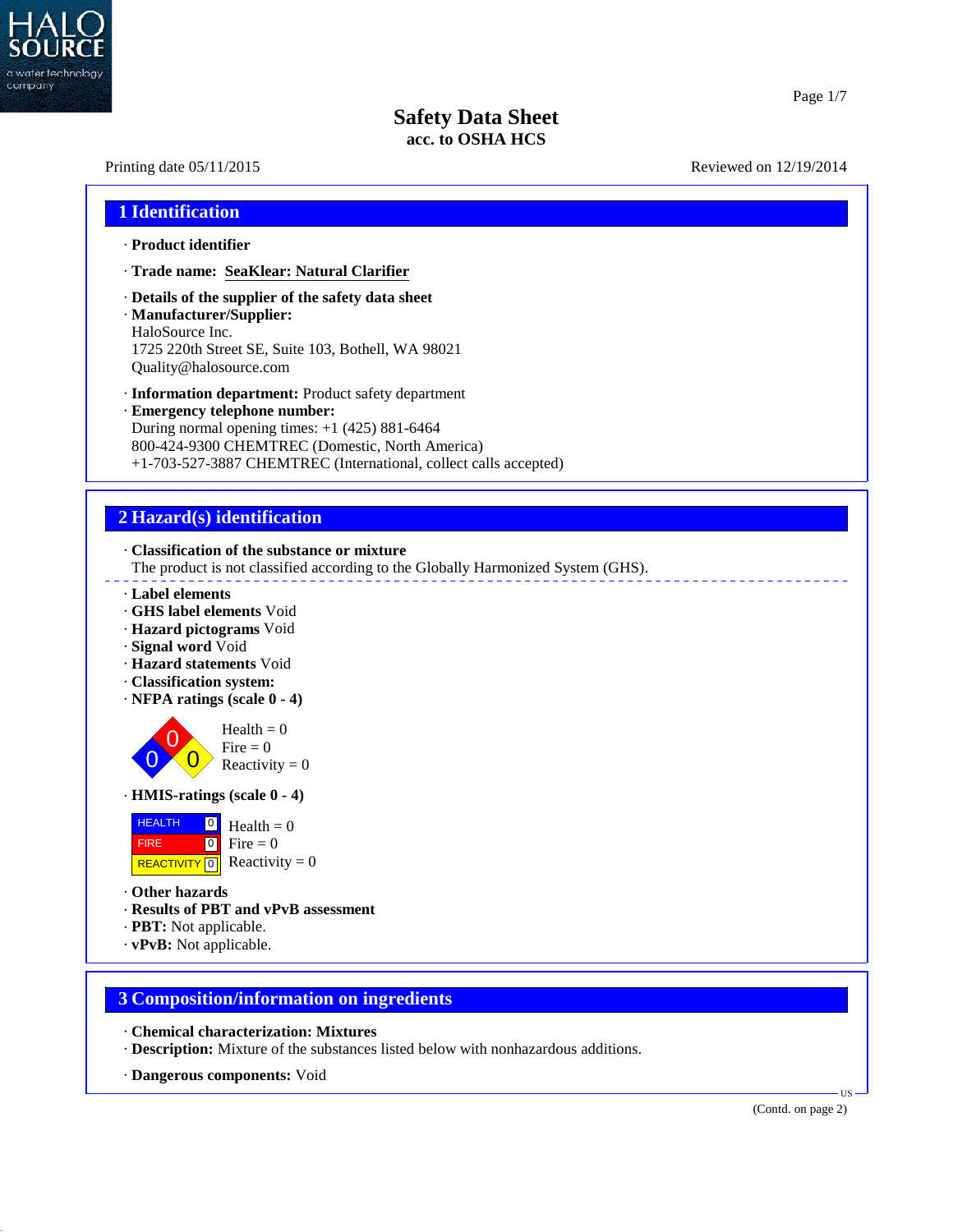Printing date  $05/11/2015$  Reviewed on  $12/19/2014$ 

#### **Trade name: SeaKlear: Natural Clarifier**

(Contd. of page 1)

## **4 First-aid measures**

- · **Description of first aid measures**
- · **General information:** No special measures required.
- · **After inhalation:** Supply fresh air;consult doctor in case of complaints.
- · **After skin contact:** Generally the product does not irritate the skin.
- · **After eye contact:** Rinse opened eye for several minutes under running water.
- · **After swallowing:** If symptoms persist consult doctor.
- · **Information for doctor:**
- · **Most important symptoms and effects, both acute and delayed** No further relevant information available.
- · **Indication of any immediate medical attention and special treatment needed**
- No further relevant information available.

## **5 Fire-fighting measures**

- · **Extinguishing media**
- · **Suitable extinguishing agents:**
- CO2, extinguishing powder or water spray. Fight larger fires with water spray or alcohol resistant foam.
- · **Special hazards arising from the substance or mixture** No further relevant information available.
- · **Advice for firefighters**
- · **Protective equipment:** No special measures required.

## **6 Accidental release measures**

- · **Personal precautions, protective equipment and emergency procedures** Not required.
- · **Environmental precautions:** Dilute with plenty of water.
- · **Methods and material for containment and cleaning up:**
- Absorb with liquid-binding material (sand, diatomite, acid binders, universal binders, sawdust).
- · **Reference to other sections**
- See Section 7 for information on safe handling.
- See Section 8 for information on personal protection equipment.
- See Section 13 for disposal information.

## **7 Handling and storage**

- · **Handling:**
- · **Precautions for safe handling** No special measures required.
- · **Information about protection against explosions and fires:** No special measures required.
- · **Conditions for safe storage, including any incompatibilities**
- · **Storage:**

40.2.7

- · **Requirements to be met by storerooms and receptacles:** No special requirements.
- · **Information about storage in one common storage facility:** Not required.
- · **Further information about storage conditions:** None.
- · **Specific end use(s)** No further relevant information available.

## **8 Exposure controls/personal protection**

· **Additional information about design of technical systems:** No further data; see item 7.

(Contd. on page 3)

US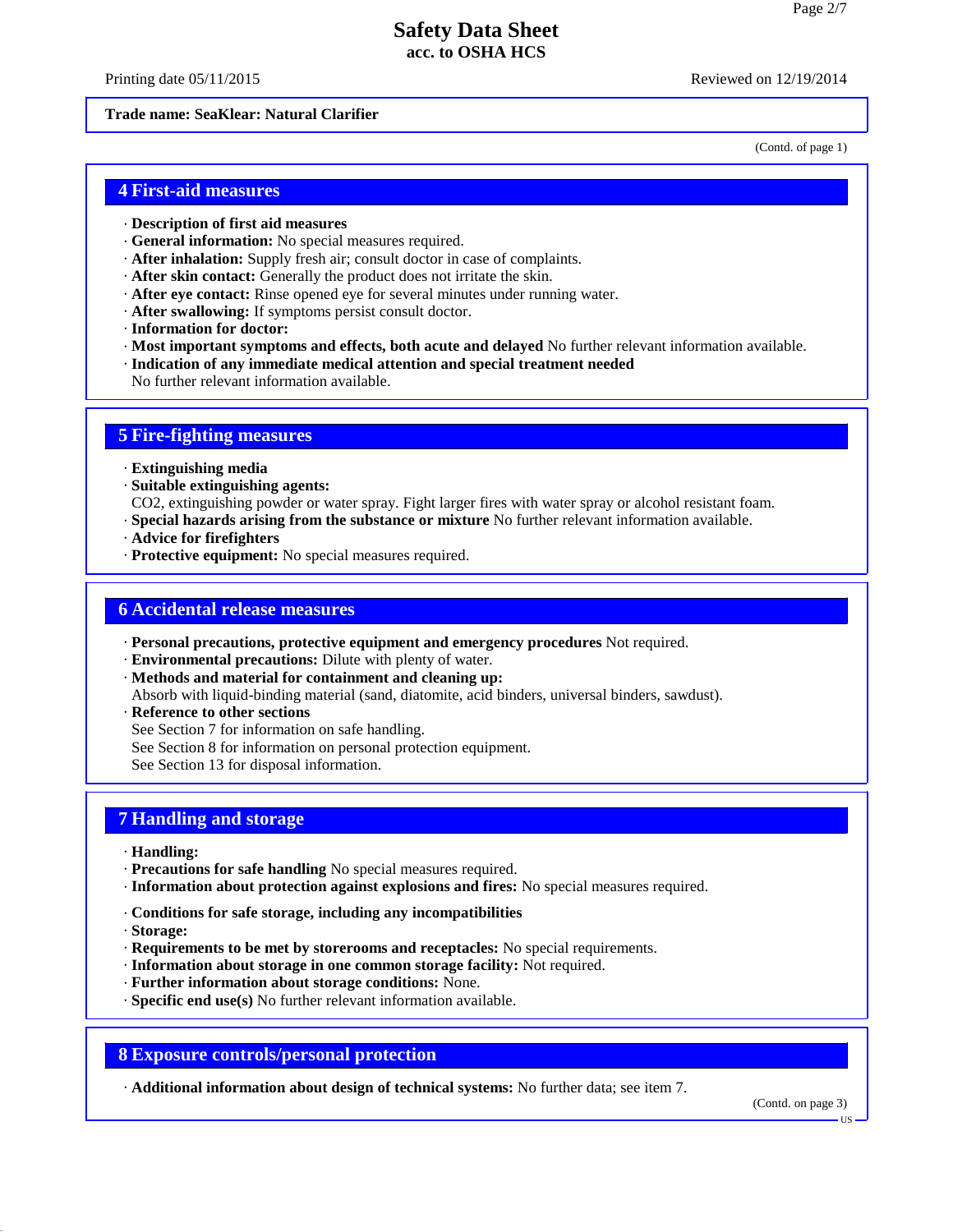Printing date  $05/11/2015$  Reviewed on  $12/19/2014$ 

40.2.7

# **Trade name: SeaKlear: Natural Clarifier**

| (Contd. of page 2)                                                                                                                                                                                                                                                                                                                                                                                 |
|----------------------------------------------------------------------------------------------------------------------------------------------------------------------------------------------------------------------------------------------------------------------------------------------------------------------------------------------------------------------------------------------------|
| Control parameters<br>Components with limit values that require monitoring at the workplace:<br>The product does not contain any relevant quantities of materials with critical values that have to be monitored at<br>the workplace.<br>Additional information: The lists that were valid during the creation were used as basis.                                                                 |
| · Exposure controls                                                                                                                                                                                                                                                                                                                                                                                |
| · Personal protective equipment:                                                                                                                                                                                                                                                                                                                                                                   |
| · General protective and hygienic measures:                                                                                                                                                                                                                                                                                                                                                        |
| The usual precautionary measures for handling chemicals should be followed.                                                                                                                                                                                                                                                                                                                        |
| · Breathing equipment: Not required.                                                                                                                                                                                                                                                                                                                                                               |
| · Protection of hands:                                                                                                                                                                                                                                                                                                                                                                             |
| The glove material has to be impermeable and resistant to the product/ the substance/ the preparation.                                                                                                                                                                                                                                                                                             |
| Due to missing tests no recommendation to the glove material can be given for the product/ the preparation/ the<br>chemical mixture.                                                                                                                                                                                                                                                               |
| Selection of the glove material on consideration of the penetration times, rates of diffusion and the degradation                                                                                                                                                                                                                                                                                  |
| Material of gloves                                                                                                                                                                                                                                                                                                                                                                                 |
| The selection of the suitable gloves does not only depend on the material, but also on further marks of quality and<br>varies from manufacturer to manufacturer. As the product is a preparation of several substances, the resistance of<br>the glove material can not be calculated in advance and has therefore to be checked prior to the application.<br>· Penetration time of glove material |
| The exact break through time has to be found out by the manufacturer of the protective gloves and has to be                                                                                                                                                                                                                                                                                        |

The exact break through time has to be found out by the manufacturer of the protective gloves and has to be observed.

· **Eye protection:** Goggles recommended during refilling.

| · Information on basic physical and chemical properties<br><b>General Information</b> |                                               |  |
|---------------------------------------------------------------------------------------|-----------------------------------------------|--|
| · Appearance:                                                                         |                                               |  |
| Form:                                                                                 | Solution                                      |  |
| Color:                                                                                | Blue                                          |  |
|                                                                                       | (Green for some applications)                 |  |
| · Odor:                                                                               | Pungent                                       |  |
| Odour threshold:                                                                      | Not determined.                               |  |
| $\cdot$ pH-value at 20 °C (68 °F):                                                    | < 4.5                                         |  |
| <b>Change in condition</b>                                                            |                                               |  |
| <b>Melting point/Melting range:</b>                                                   | Undetermined.                                 |  |
| <b>Boiling point/Boiling range:</b>                                                   | 100 °C (212 °F)                               |  |
| · Flash point:                                                                        | Not applicable.                               |  |
| · Flammability (solid, gaseous):                                                      | Not applicable.                               |  |
| · Ignition temperature:                                                               |                                               |  |
| <b>Decomposition temperature:</b>                                                     | Not determined.                               |  |
| · Auto igniting:                                                                      | Product is not selfigniting.                  |  |
| · Danger of explosion:                                                                | Product does not present an explosion hazard. |  |
| · Explosion limits:                                                                   |                                               |  |
| Lower:                                                                                | Not determined.                               |  |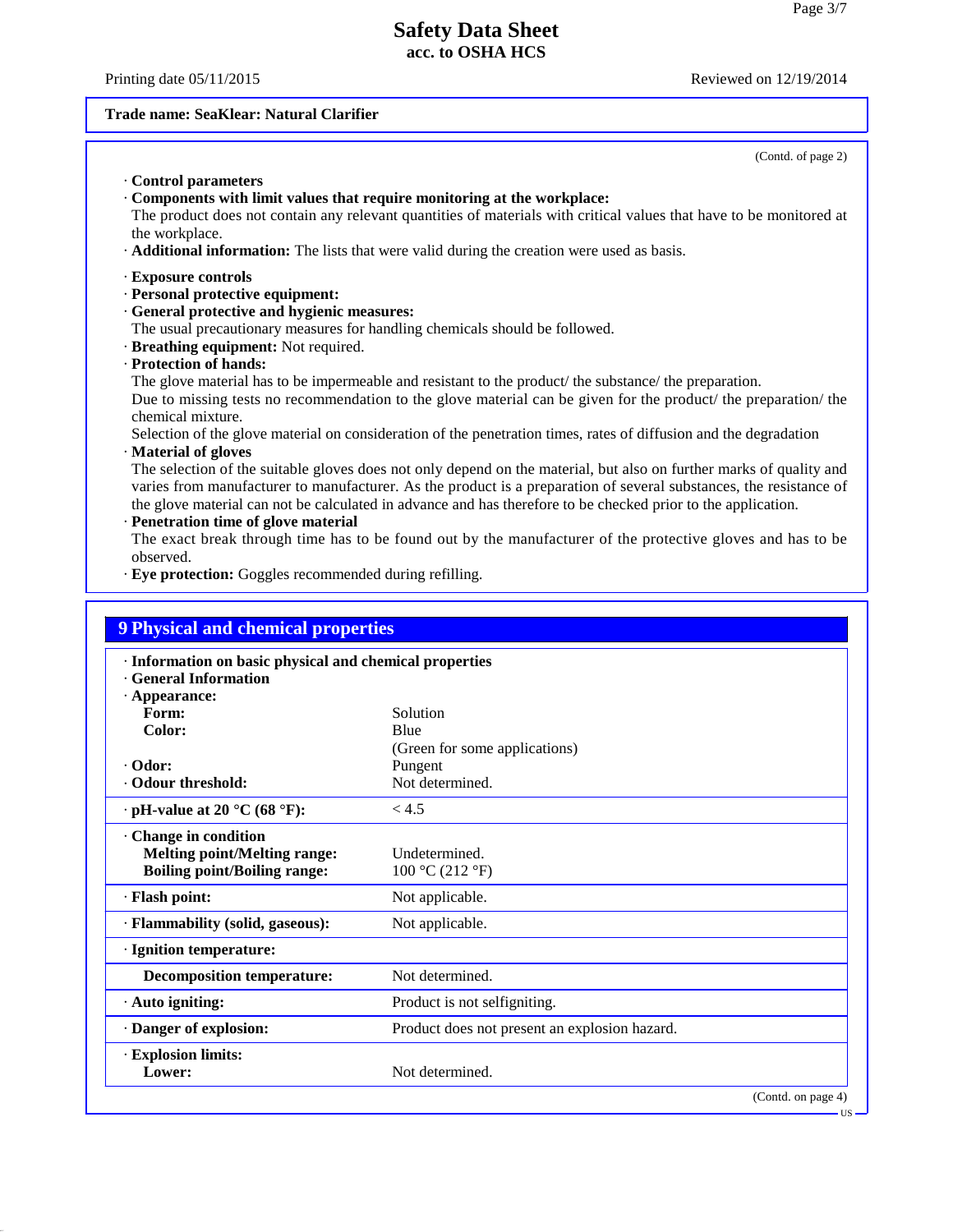Printing date 05/11/2015 Reviewed on 12/19/2014

#### **Trade name: SeaKlear: Natural Clarifier**

|                                                            | (Contd. of page 3)                         |  |
|------------------------------------------------------------|--------------------------------------------|--|
| <b>Upper:</b>                                              | Not determined.                            |  |
| $\cdot$ Vapor pressure at 20 °C (68 °F):                   | 23 hPa (17 mm Hg)                          |  |
| · Density:                                                 | Not determined.                            |  |
| · Relative density                                         | Not determined.                            |  |
| · Vapour density                                           | Not determined.                            |  |
| · Evaporation rate                                         | Not determined.                            |  |
| · Solubility in / Miscibility with                         |                                            |  |
| Water:                                                     | Fully miscible.                            |  |
| · Partition coefficient (n-octanol/water): Not determined. |                                            |  |
| · Viscosity:                                               |                                            |  |
| Dynamic:                                                   | Not determined.                            |  |
| Kinematic:                                                 | Not determined.                            |  |
| · Solvent content:                                         |                                            |  |
| <b>Organic solvents:</b>                                   | $0.0\%$                                    |  |
| Other information                                          | No further relevant information available. |  |

# **10 Stability and reactivity**

- · **Reactivity**
- · **Chemical stability**
- · **Thermal decomposition / conditions to be avoided:** No decomposition if used according to specifications.
- · **Possibility of hazardous reactions** No dangerous reactions known.
- · **Conditions to avoid** No further relevant information available.
- · **Incompatible materials:** No further relevant information available.
- · **Hazardous decomposition products:** No dangerous decomposition products known.

## **11 Toxicological information**

- · **Information on toxicological effects**
- · **Acute toxicity:**
- · **Primary irritant effect:**
- · **on the skin:** No irritant effect.
- · **on the eye:** No irritating effect.
- · **Sensitization:** No sensitizing effects known.
- · **Additional toxicological information:**

The product is not subject to classification according to internally approved calculation methods for preparations: When used and handled according to specifications, the product does not have any harmful effects according to our experience and the information provided to us.

#### · **Carcinogenic categories**

40.2.7

· **IARC (International Agency for Research on Cancer)**

None of the ingredients is listed.

## · **NTP (National Toxicology Program)**

None of the ingredients is listed.

(Contd. on page 5)

US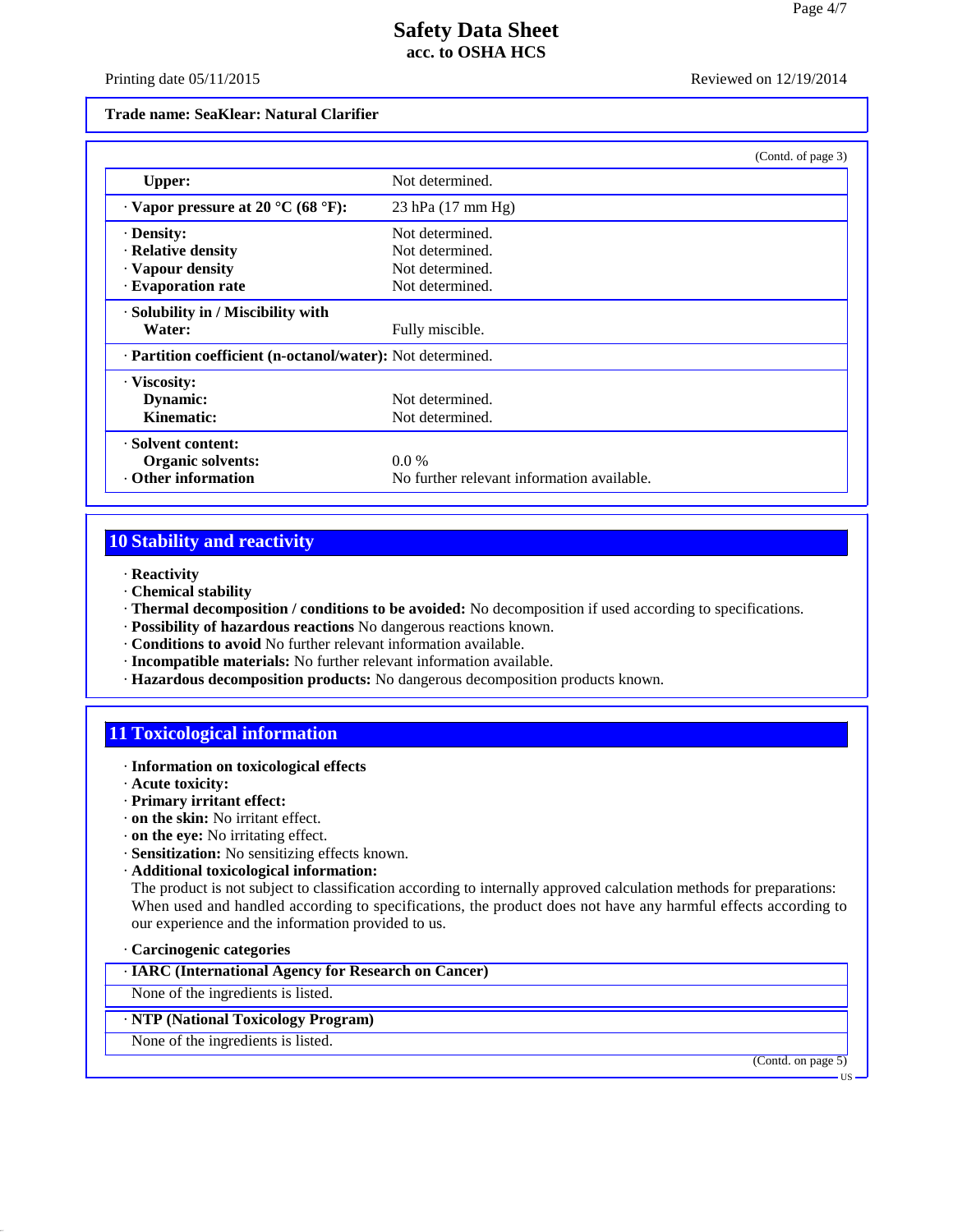Printing date 05/11/2015 Reviewed on 12/19/2014

**Trade name: SeaKlear: Natural Clarifier**

(Contd. of page 4)

## · **OSHA-Ca (Occupational Safety & Health Administration)**

None of the ingredients is listed.

# **12 Ecological information**

- · **Toxicity**
- · **Aquatic toxicity:** No further relevant information available.
- · **Persistence and degradability** No further relevant information available.
- · **Behavior in environmental systems:**
- · **Bioaccumulative potential** No further relevant information available.
- · **Mobility in soil** No further relevant information available.
- · **Additional ecological information:**
- · **General notes:** Generally not hazardous for water
- · **Results of PBT and vPvB assessment**
- · **PBT:** Not applicable.
- · **vPvB:** Not applicable.
- · **Other adverse effects** No further relevant information available.

# **13 Disposal considerations**

- · **Waste treatment methods**
- · **Recommendation:** Smaller quantities can be disposed of with household waste.
- · **Uncleaned packagings:**

40.2.7

- · **Recommendation:** Disposal must be made according to official regulations.
- · **Recommended cleansing agent:** Water, if necessary with cleansing agents.

| <b>· UN-Number</b>                                  |                 |  |
|-----------------------------------------------------|-----------------|--|
| DOT, ADN, IMDG, IATA                                | not regulated   |  |
| · UN proper shipping name<br>· DOT, ADN, IMDG, IATA | not regulated   |  |
| · Transport hazard class(es)                        |                 |  |
| · DOT, ADN, IMDG, IATA                              |                 |  |
| . Class                                             | not regulated   |  |
| · Packing group                                     |                 |  |
| · DOT, IMDG, IATA                                   | not regulated   |  |
| <b>Environmental hazards:</b>                       |                 |  |
| · Marine pollutant:                                 | N <sub>o</sub>  |  |
| · Special precautions for user                      | Not applicable. |  |
| Transport in bulk according to Annex II of          |                 |  |
| <b>MARPOL73/78 and the IBC Code</b>                 | Not applicable. |  |

(Contd. on page 6)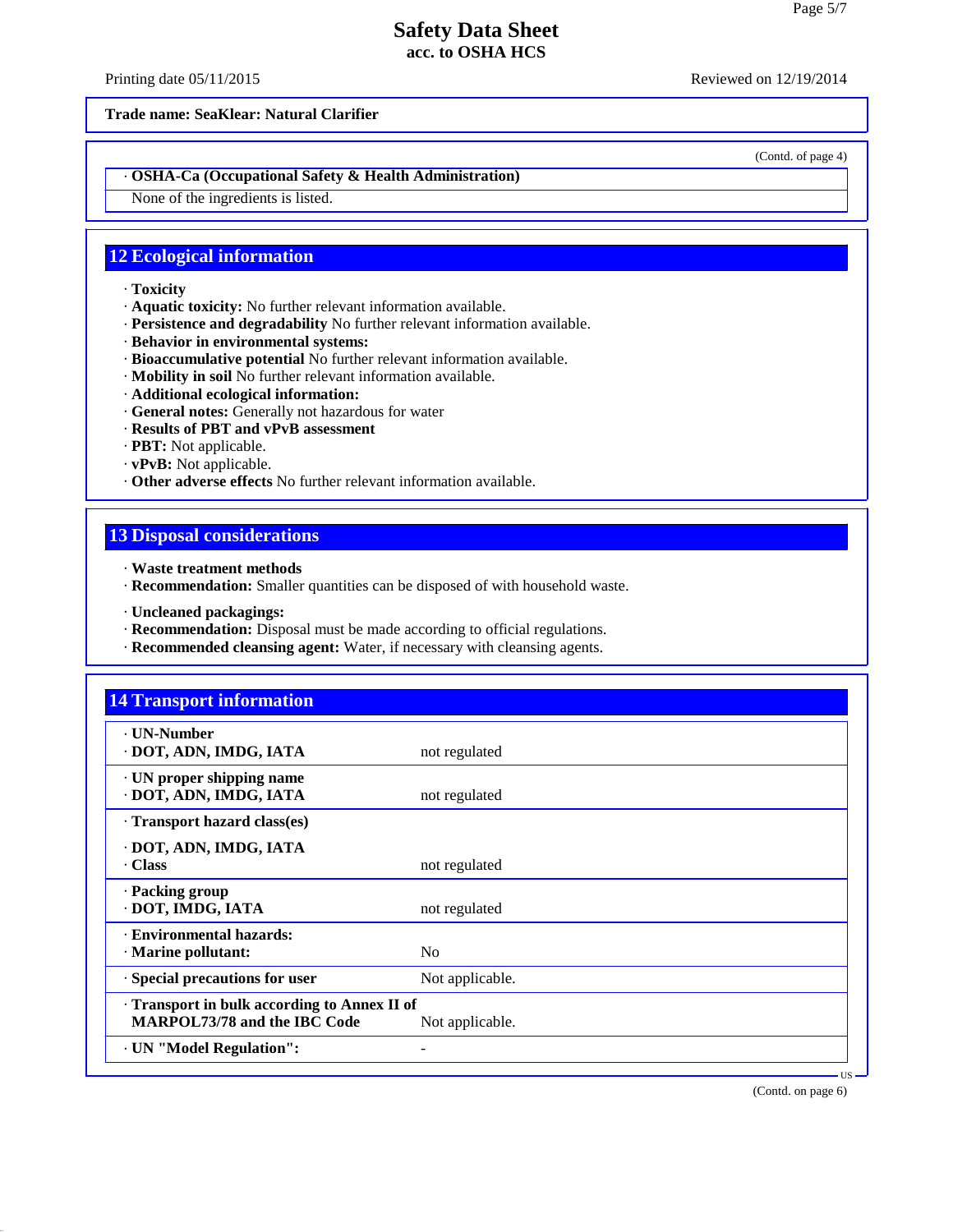Printing date  $05/11/2015$  Reviewed on  $12/19/2014$ 

**Trade name: SeaKlear: Natural Clarifier**

(Contd. of page 5)

|  | <b>15 Regulatory information</b> |  |
|--|----------------------------------|--|
|  |                                  |  |

· **Safety, health and environmental regulations/legislation specific for the substance or mixture** · **Sara**

· **Section 355 (extremely hazardous substances):**

None of the ingredients is listed.

· **Section 313 (Specific toxic chemical listings):**

None of the ingredients is listed.

· **TSCA (Toxic Substances Control Act):**

All ingredients are listed.

· **Proposition 65**

· **Chemicals known to cause cancer:**

None of the ingredients is listed.

· **Chemicals known to cause reproductive toxicity for females:**

None of the ingredients is listed.

· **Chemicals known to cause reproductive toxicity for males:**

None of the ingredients is listed.

· **Chemicals known to cause developmental toxicity:**

None of the ingredients is listed.

#### · **Carcinogenic categories**

· **EPA (Environmental Protection Agency)**

None of the ingredients is listed.

· **TLV (Threshold Limit Value established by ACGIH)**

None of the ingredients is listed.

· **NIOSH-Ca (National Institute for Occupational Safety and Health)**

None of the ingredients is listed.

· **GHS label elements** Void

· **Hazard pictograms** Void

· **Signal word** Void

· **Hazard statements** Void

· **Chemical safety assessment:** A Chemical Safety Assessment has not been carried out.

## **16 Other information**

This information is based on our present knowledge. However, this shall not constitute a guarantee for any specific product features and shall not establish a legally valid contractual relationship.

· **Department issuing SDS:** Environment protection department.

· **Contact:** Mrs. Jackson

40.2.7

- · **Date of preparation / last revision** 05/11/2015 / -
- · **Abbreviations and acronyms:**

ADR: Accord européen sur le transport des marchandises dangereuses par Route (European Agreement concerning the International Carriage of Dangerous Goods by Road)

IMDG: International Maritime Code for Dangerous Goods

DOT: US Department of Transportation

IATA: International Air Transport Association

ACGIH: American Conference of Governmental Industrial Hygienists

EINECS: European Inventory of Existing Commercial Chemical Substances

ELINCS: European List of Notified Chemical Substances